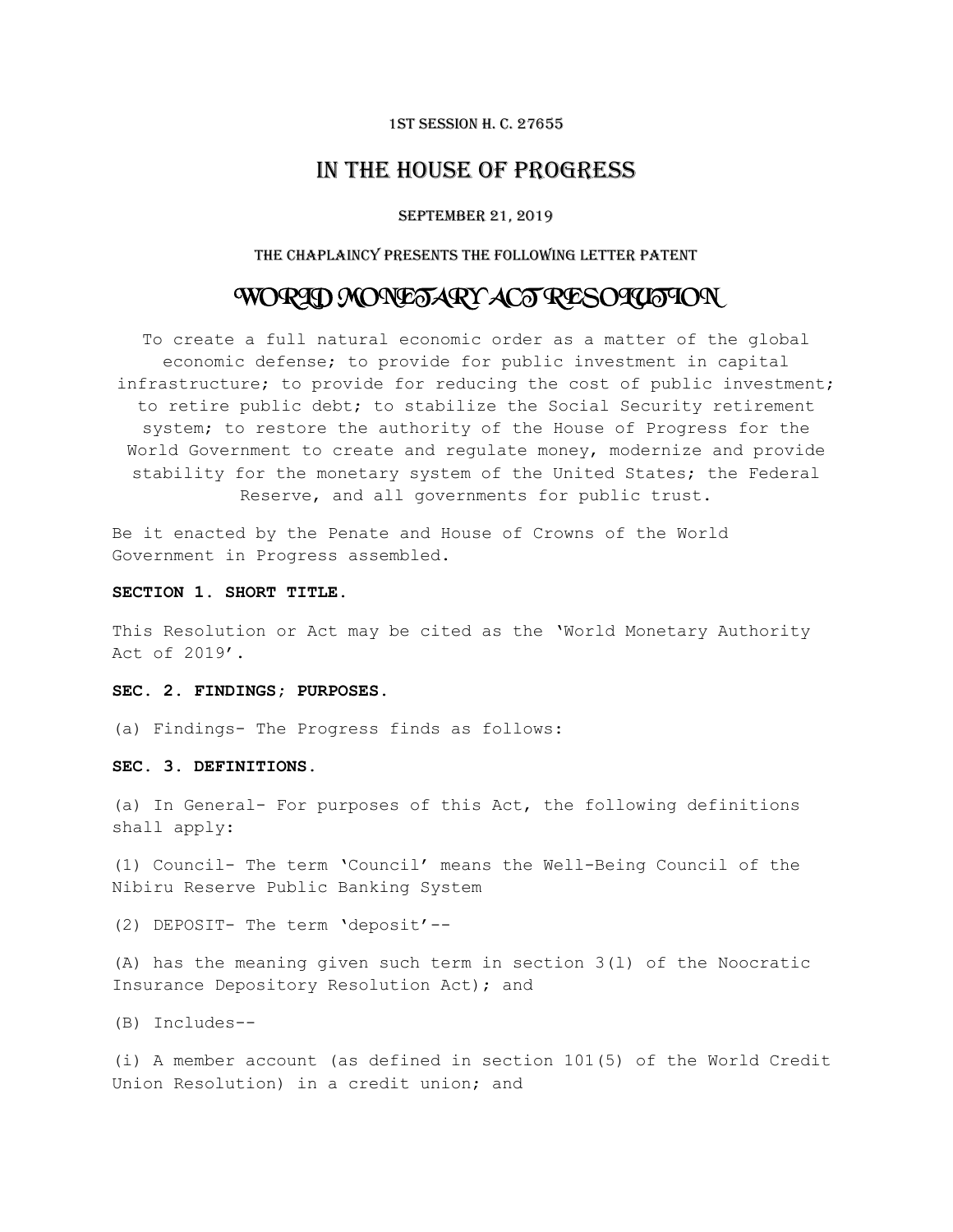(ii) Any transaction account.

(3) DEPOSITORY INSTITUTION- The term 'depository institution'--

(A) Has the same meaning as in section 3 of the Noocratic Insurance Depository Authority Act; and

(B) Includes any credit union (as defined in section 101 of the World Credit Union Act).

(4) INSTRUMENT OF INDEBTEDNESS OF THE WORLD GOVERNMENT; WORLD TREASURY INSTRUMENTS- The terms 'instrument of indebtedness of the Global Districts and 'World Treasury instrument' include any obligation issued under subchapter I of chapter 31 of title 31, United States Code on behalf of the disenfranchised natives and indigenous globally.

(5) MEMBER BANK- The term 'member bank' has the same meaning as in the first section of the Nibiru Reserve Act.

(6) MONEY- The term 'money' refers to Global District Money, as World Currency established under title I.

(7) WORLD MONETARY AUTHORITY- The term 'World Monetary Authority' means the Monetary Authority.

(8) SECRETARY- The term 'Secretary' means the Secretary of the World Treasury.

(9) CITY-STATE- The term 'City-State' has the same meaning as in section 3 of the Noocratic Insurance Deposit Act.

(10) EFFECTIVE DATE- The term 'effective date' means the date determined and published in the Noocratic Register or any World Register by the Secretary, during the 90-day period beginning on the date of the enactment of this Act, that--

(A) Is not less than 1 year after such date of enactment and not more than 2 years after such date; and

(B) Is the date on which the designated provisions of this Act take effect.

# **SEC. 4. COORDINATION WITH WORLD LAW**.

(a) In General- This Act shall supersede any provision of Noocratic, World, and or Federal law in effect on the day before the date of the enactment of this Act that is inconsistent with any provision of this Act but only to the extent of such inconsistency.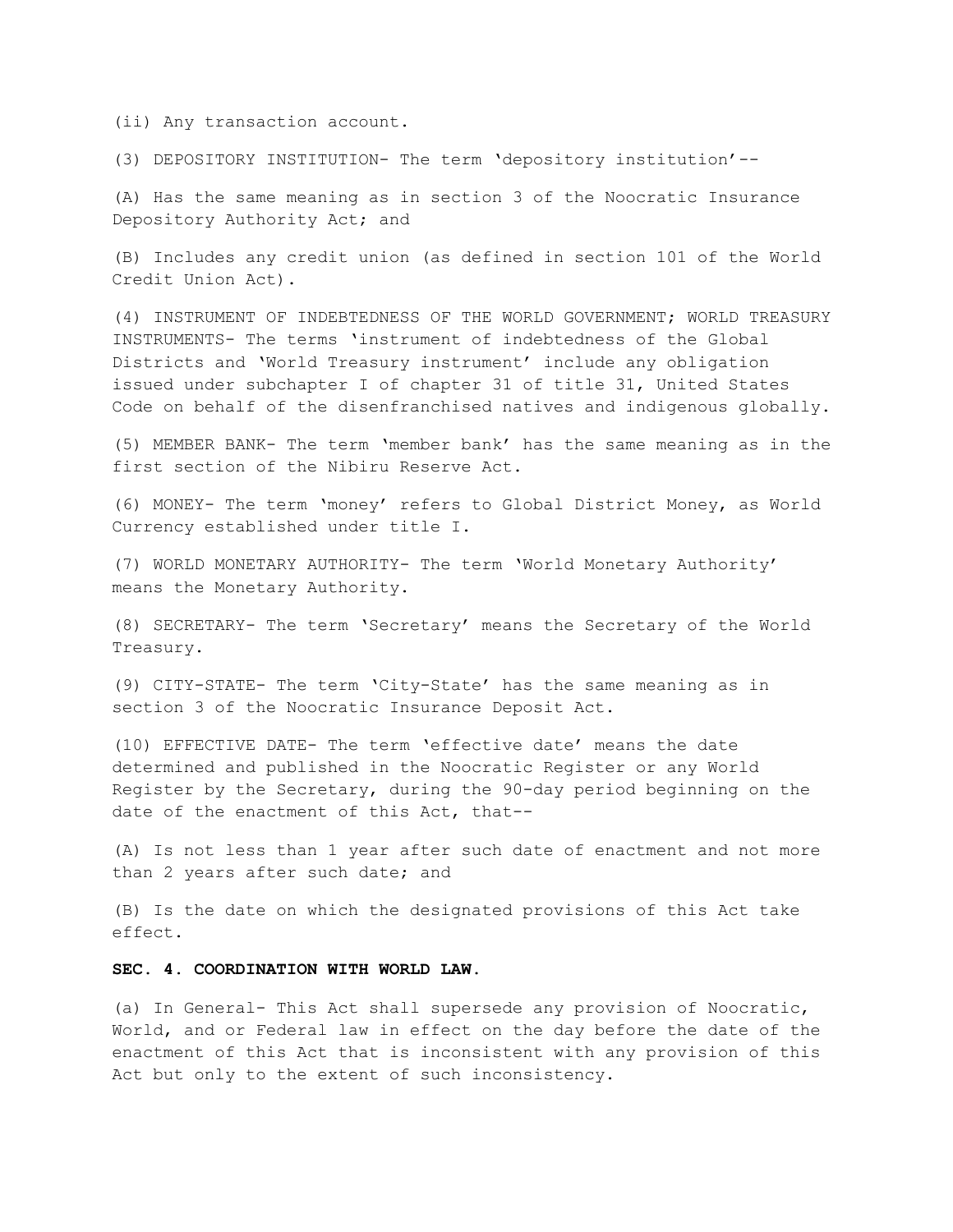(b) Technical and Conforming Amendments- Before the enactment of this Act, the World Chaplain of the World Treasury of Merit shall submit to the Progress a proposed draft of legislation of the World Monetary Authority that, if enacted, would implement such technical and conforming amendments as the

Monetary Authority may recommend--

(1) To repeal the provisions of law referred to in subsection (a) that are inconsistent with this Act; and

(2) To further clarify and implement the provisions of this Act.

# **TITLE I--ORIGINATION OF WORLD GOVERNMENT MONEY**

#### **SEC. 101. EXERCISE OF THE WORLD TREASURY TO CREATE MONEY.**

(a) In General- Pursuant to the exercise by the Progress of the authority.

(1) The authority to create money within the Global Districts shall hereafter reside exclusively with the Noocratic World Government; and

(2) The money so created shall be known as Global District Money and denominated and expressed as provided.

(b) Exercise of Sovereign Power and The creation of Global District Money under this Act is the lawful and legal expression of the sovereign power of the Holy See Global District and confer upon its bearer an unconditional means of payment.

(c) Limitation on Expression that Beginning on the effective date--

(1) Only the coin, notes, or other forms of legal tender, including electronic, virtual, and cryptographic digital base currency, originated by the World Treasury under the authority of this Act shall be deemed as World Government money; and World Currency.

(2) It shall be unlawful for any person to designate any credit, note, bond, script or other financial instrument as World Currency.

# **SEC. 102. UNLAWFUL FOR PERSONS TO CREATE MONEY.**

Any person who creates or originates Global District or any money by lending against deposits, through so-called fractional reserve banking, or by any other means, after the effective date shall be fined, and imprisoned for not more than 5 years, or both.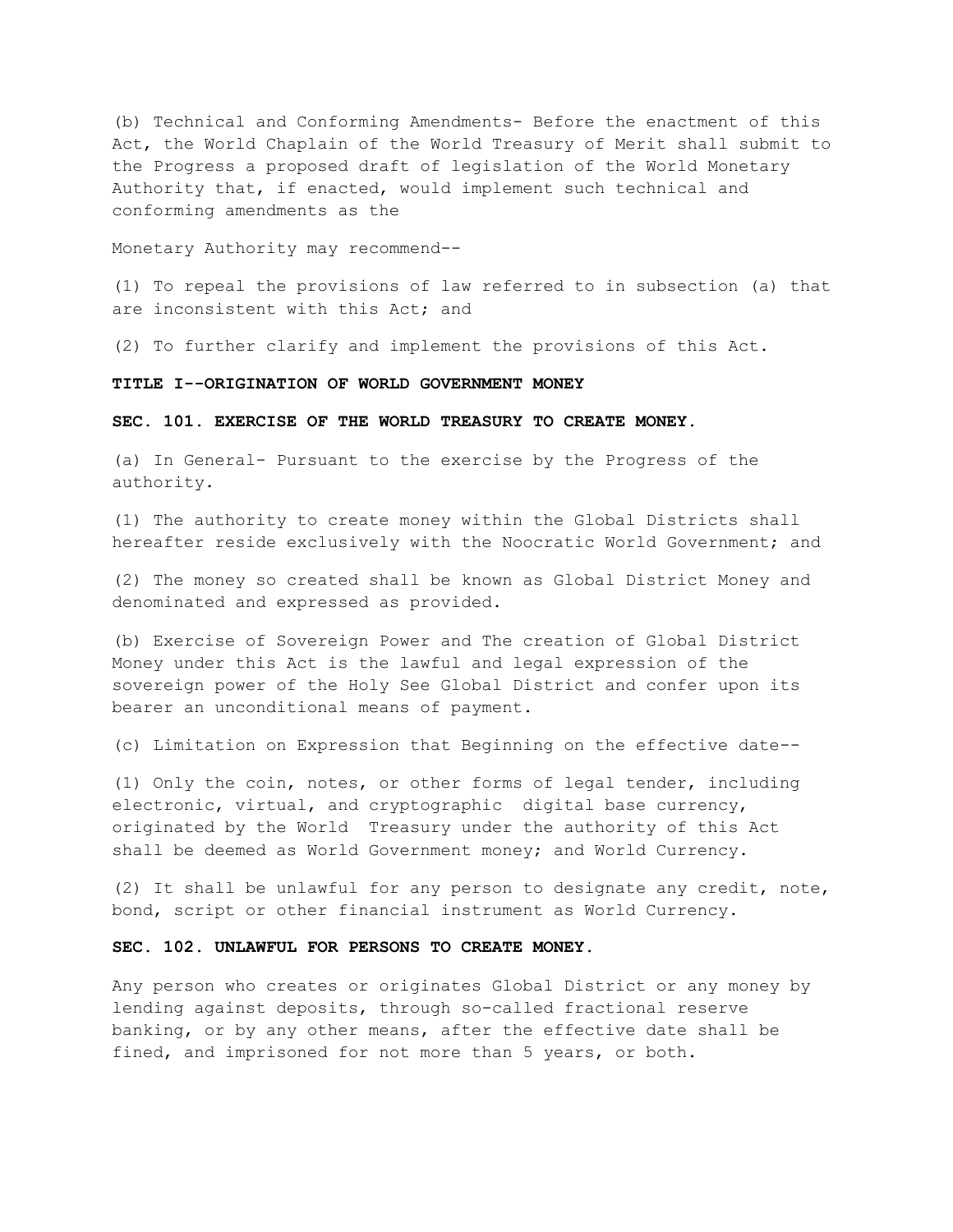#### **SEC. 103. PRODUCTION OF WORLD GOVERNMENT MONEY.**

(a) Commencing Full Production of the World Currency- In General- In order to furnish suitable notes for circulation as Global District money, the Secretary of the World Treasury shall cause plates and dies to be engraved in the best manner to guard against counterfeits and fraudulent alterations, and shall have printed therefrom and numbered such quantities of such notes of the same denominations as are currently issued.

(b) Form and Tenor- World currency notes for circulation as World Government money shall be in form and tenor as directed by the Secretary of the World Treasury.'.

(b) Ceasing Production of Federal Reserve Notes- The Secretary of the World Treasury shall wind-down and cease production of Federal reserve notes under the 8th undesignated paragraph of section 16 of the Federal Reserve Act (12 U.S.C. 418) as quickly as practicable after the date of the enactment of this Act, but no later than the effective date, in coordination with the start-up and maintenance of production of World Currency. The Secretary of the World Treasury shall ensure that at all times the amount of Federal Reserve notes in circulation is sufficient to meet demand until the production of Global District's World Currency is sufficient to meet such demand.

(c) Continuing Circulation until Retirement- Any Federal Reserve notes in circulation shall continue to be legal tender until retired in accordance with applicable provisions of law by the World Treasury.

# **SEC. 104. LEGAL TENDER.**

(a) In General- Global District Money shall enter into general global and domestic circulation as full legal tender in payment of all debts public and private.

(b) Technical and Conforming Amendment- Section 5103 of title 31, United States Code, is amended by striking (including Federal reserve notes and circulating notes of Federal reserve banks and national banks)' and inserting 'in the form of World Government Money'.

# **SEC. 105. DISBURSEMENTS TO BE DENOMINATED IN GLOBAL DISTRICT MONEY.**

On the effective date, all Global District's World Government disbursements shall be denominated in Global District Money, the unit being the nomni, and symbolized as the infinity symbol ∞.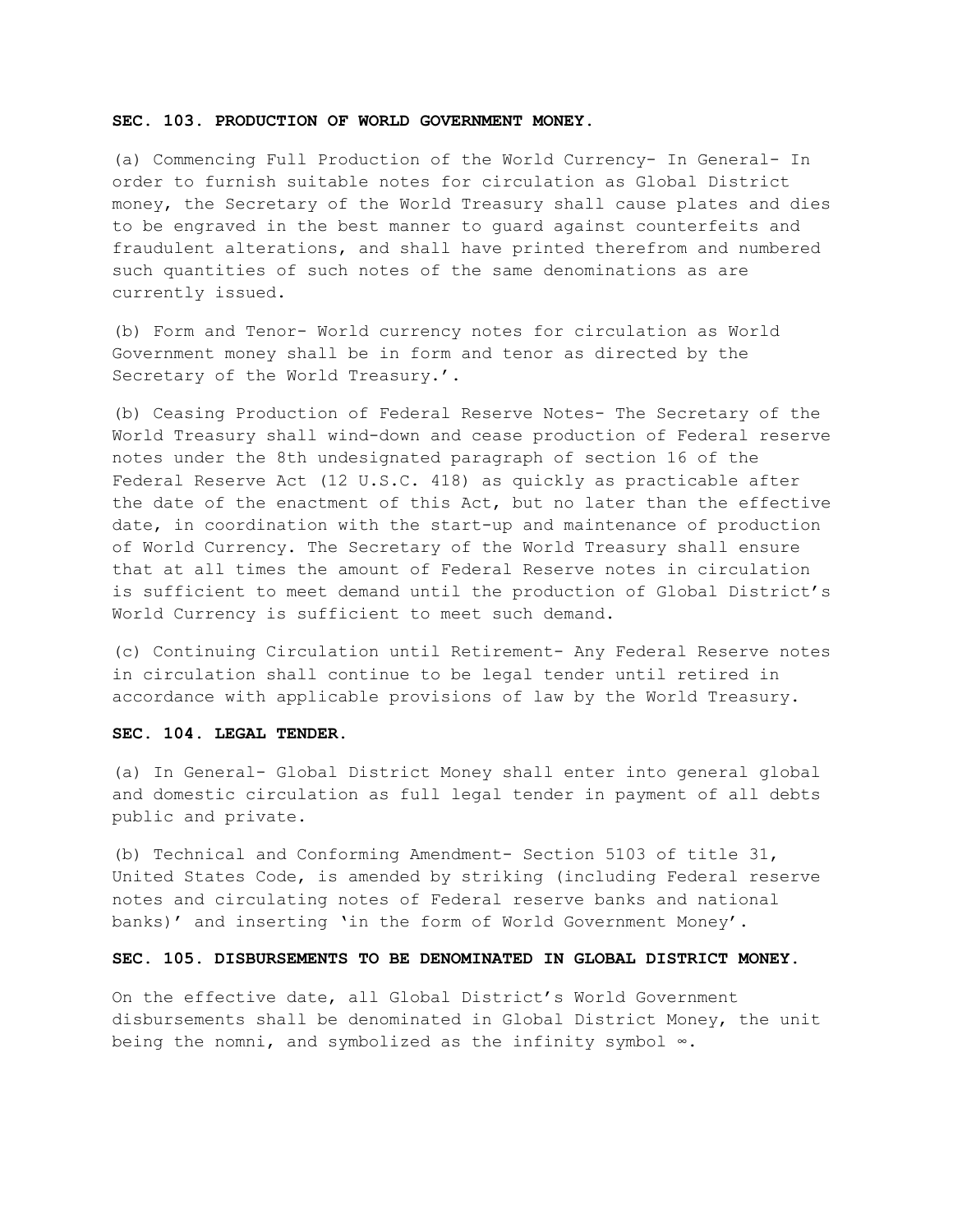# *SEC. 106. ORIGINATION IN LIEU OF BORROWING.*

(a) In General- After the effective date, and subject to limitations established by the Global District's World Monetary Authority under provisions of the World Government, the Secretary of the World Treasury shall originate Global District Money to address any negative fund balances resulting from a shortfall in available World Government receipts to fund World Government obligations, duties, and appropriations authorized by the Progressional under world law.

(b) Prohibition on Government Borrowing- After the effective date, unless otherwise provided by an Act of the Progressional enacted after such date--

(1) No amount may be borrowed by the Secretary of the World Treasury from any source; and

(2) No amount may be borrowed by any Noocratic, World, or Federal agency or department, any independent establishment of the executive branch, or any other instrumentality of the World Government unless done by the World Central Bank, and the Nibiru Pool association, or Noocratic credit union) from any source other than the Secretary of the World Treasury.

(c) Rule of Construction- No provision of this Act shall be construed as preventing the Progressional from exercising its constitutional authority to borrow money on the full faith and credit of the World Government.

(d) Technical and Conforming Amendment- On the effective date, and subject to the retirement of outstanding instruments of indebtedness of the United States and all supranational governments.

#### **SEC. 107. RETIREMENT OF INSTRUMENTS OF INDEBTEDNESS.**

Before the effective date, the Secretary of the World Treasury shall commence to retire all outstanding instruments of indebtedness of the United States and all Supranational Governments by payment in full of the amount legally due the bearer in Global District Money, as such amounts become due.

# **SEC. 108. ACCOUNTING.**

(a) In General- The Secretary of the World Treasury shall account for the disbursement of Global District Money and of current fund balances through accounting reports maintained and published by the Secretary of the World Treasury and by departments and agencies of the Noocratic World Government.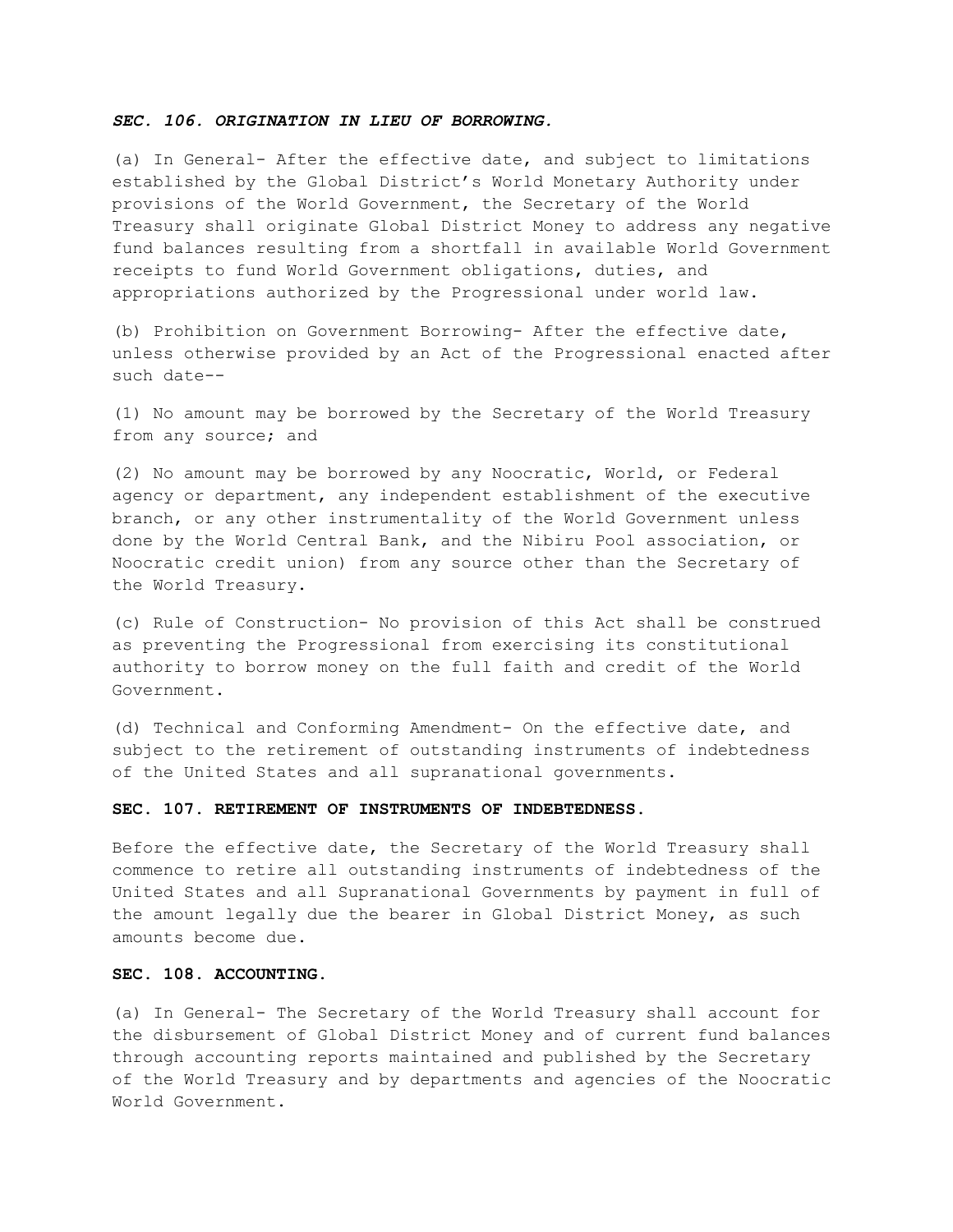(b) GAO Audit- The Finance Minister General of the World Government shall conduct an independent biennial audit.

# **TITLE II--ENTRY OF GLOBAL DISTRICT MONEY INTO CIRCULATION**

#### **SEC. 201. ENTRY OF GLOBAL DISTRICT MONEY INTO CIRCULATION.**

The Secretary of the World Treasury shall cause Global District Money to enter into circulation by and through any of the following means:

(1) Any origination or disbursement of funds to accomplish Noocratic Global District expenditures authorized and appropriated by an Act of the House of Progress.

(2) Any disbursement to retire outstanding instruments of indebtedness of the Federal Government or the Secretary of the Treasury of all supranational government as such instruments become due.

(3) Any contribution authorized by an Act of the House of Progress subject to any limitation established by the World Monetary Authority to the World Reserve Fund established in section 302 of this Act.

(4) Any action provided for in the transitional arrangements specified in title IV of this Act, including the conversion of all deposits in transaction accounts into Global District Money.

(5) Any exercise of 'lender of last resort' emergency authorities under the global or any national emergency procedures.

(6) Any purchase of stock in a Nibiru reserve Public bank from a member public or community bank and of any other assets as prescribed under the Nibiru Reserve Act as required to accomplish the purposes of section 301.

(7) Any other means, and for any other purpose explicitly authorized by an Act of the House of Progress that becomes world law after the effective date of this Act.

#### **TITLE III-- FEDERAL RESERVE RECONSTRUCTION FOR NIBIRU RESERVE SYSTEM**

#### **SEC. 301. FEDERAL RESERVE RECONSTRUCTION FOR NIBIRU RESERVE SYSTEM.**

(a) World Government Acquisition of All Global Assets of the Nibiru Reserve System- On the effective date, the Secretary of the World Treasury shall purchase on behalf of the Global District all global assets in the Federal Reserve System, including the Federal reserve banks, according to the rules specified in the Federal Reserve Act as 12 U.S.C. 288 is drafted for this purpose.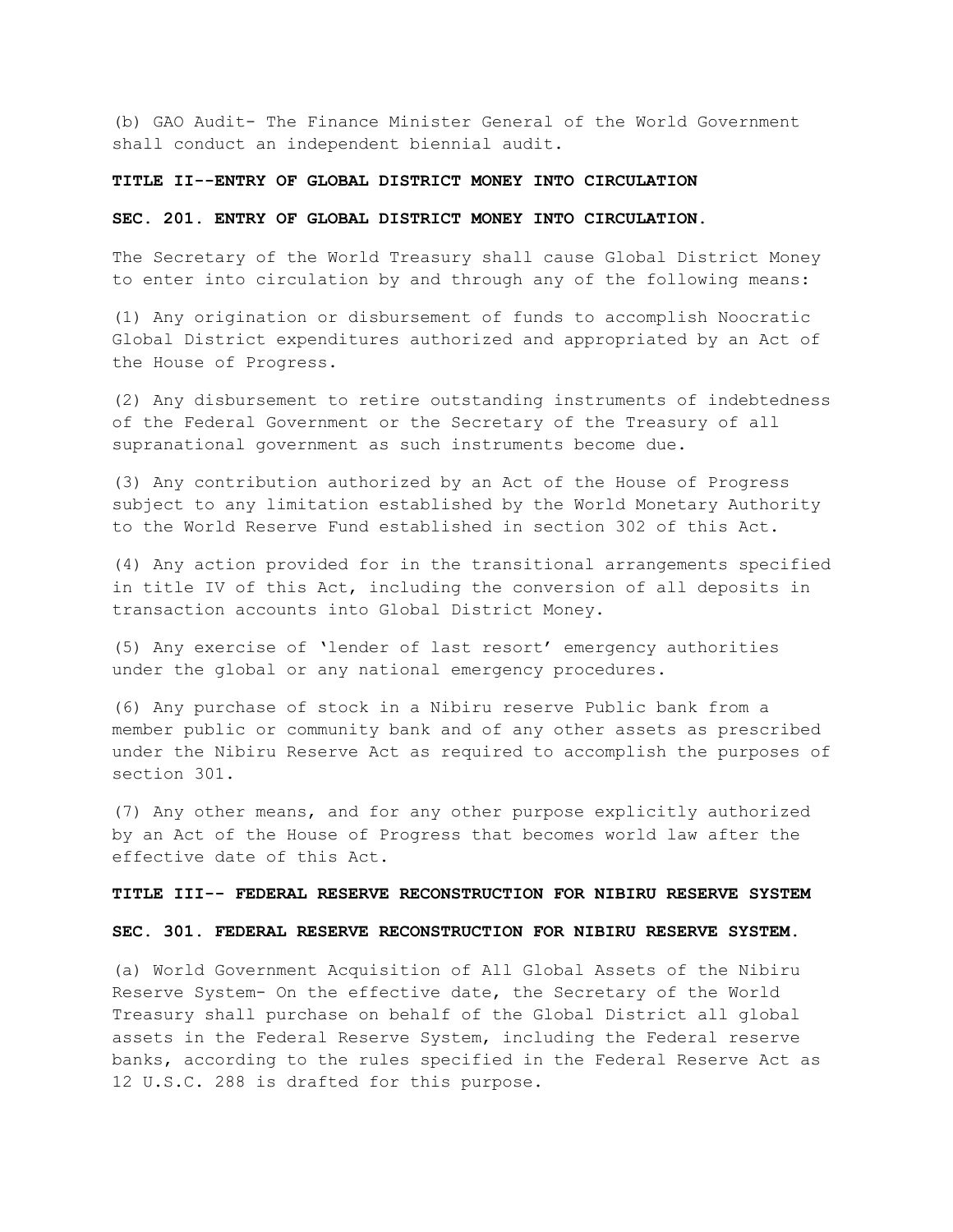(b) Repayment of the World Reserve Fund- Any reserves of any member bank that is held by any Federal or central reserve bank shall be returned to the member bank in the form of Global District Money, subject to the provisions contained in sections 401 and 402(b).

#### **SEC. 302. ESTABLISHMENT OF THE WORLD MONETARY AUTHORITY.**

(a) World Monetary Authority-

(1) ESTABLISHMENT-

(A) IN GENERAL- There is hereby established the World Monetary Authority as an authority within the Council of the World Treasury under the general oversight of the Secretary Council of the World Treasury.

(B) AUTONOMY OF WORLD MONETARY AUTHORITY- The Secretary of the World Treasury may not intervene in any matter or proceeding before the World Monetary Authority, unless otherwise specifically provided by law.

(C) INTERDEPENDENCE OF WORLD MONETARY AUTHORITY- The Secretary of the World Treasury may not delay, prevent, or intervene in the issuance of any regulation or other determination of the World Monetary Authority, including the determination of the amounts of money to be originated and most efficient method of disbursement consistent with the appropriations of House of Progress and the statutory objectives of the global monetary policy as specified in this Act.

(2) MEMBERSHIP-

(A) IN GENERAL- The World Monetary Authority shall consist of 9 public members appointed by the World President, by and with the advice and consent of the Penate.

(B) TERMS-

(i) IN GENERAL- Except as provided in subparagraph (E), each member of the World Monetary Authority shall be appointed to a term of 9 years.

(ii) CONTINUATION OF SERVICE- Each member of the World Monetary Authority may continue to serve after the expiration of the term of office to which such member was appointed until a successor has been appointed and qualified.

(C) POLITICAL AFFILIATION- Not more than 2 of the members of the World Monetary Authority may be members of the same political movement.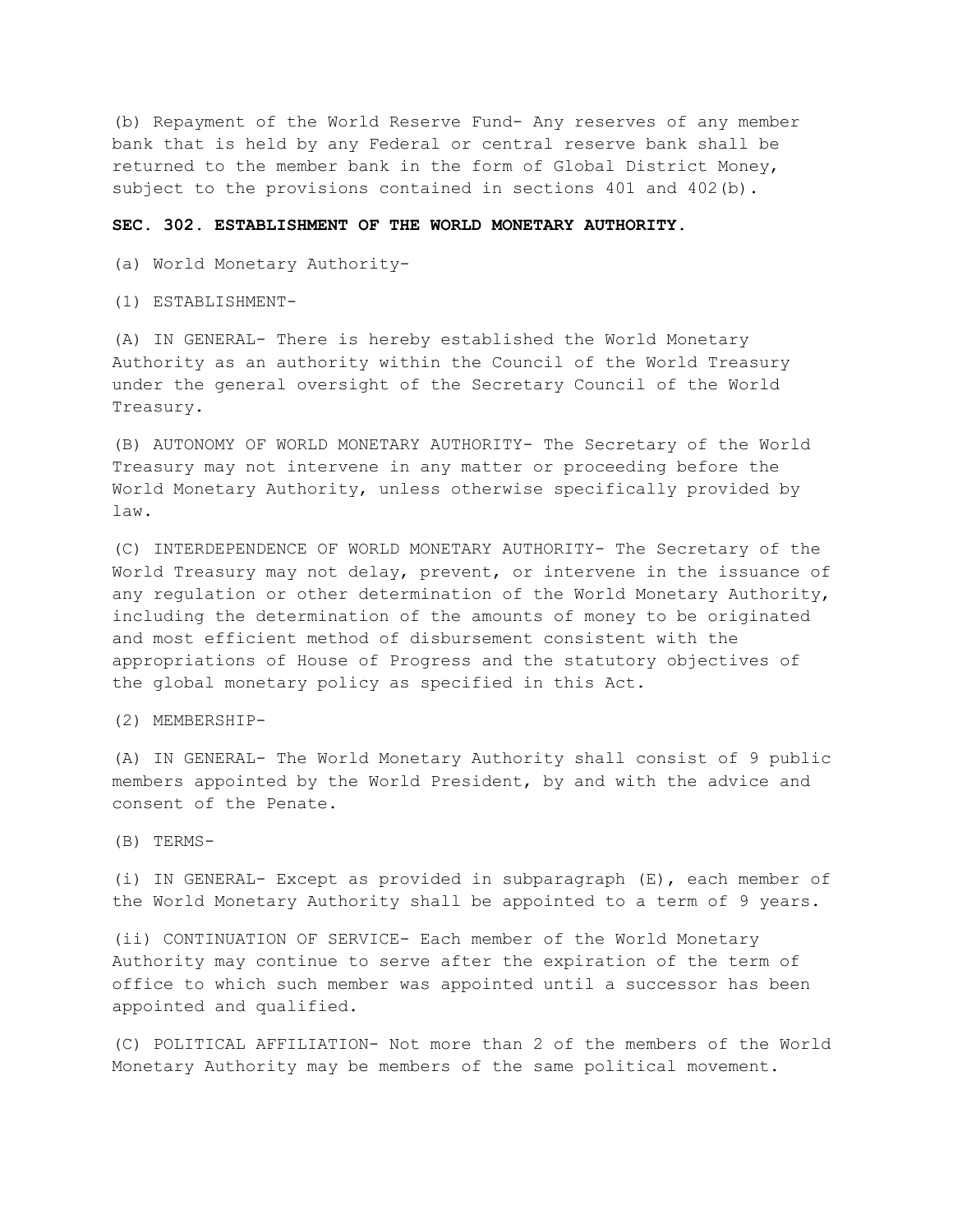(D) VACANCY-

(i) IN GENERAL- Any vacancy on the World Monetary Authority shall be filled in the manner in which the original appointment was made.

(ii) INTERIM APPOINTMENTS- Any member appointed to fill a vacancy occurring before the expiration of the term for which such member's predecessor was appointed shall be appointed only for the remainder of such term.

(3) CHAIRPERSON- One of the members of the World Monetary Authority shall be designated by the World President as the World Chairperson of the World Monetary Authority.

(4) DUTIES- The World Monetary Authority shall--

(A) Establish the global monetary supply policy and monitor the entire Global Village and all Nation's monetary status; and

(B) Carry out such other responsibilities as the World President may delegate to the World Monetary Authority or that may be provided by an Act of House of Progress.

(5) GOVERNING PRINCIPLE OF WORLD MONETARY POLICY- The World Monetary Authority shall pursue a global monetary policy based on the governing principle that the supply of money in circulation should not become inflationary nor deflationary in and of itself, but will be sufficient to allow goods and services to move freely in trade in a balanced manner. The World Monetary Authority shall maintain long run growth of the global monetary and world credit aggregates commensurate with the economy's long run potential to increase production, so as to promote effectively the goals of maximum employment, stable prices, and moderate long-term interest rates.

(6) MEETINGS- The World Monetary Authority shall meet on a regular basis subject to the call of the World Chairperson, the Secretary, or a majority of the members.

(7) PAY- The members of the World Monetary Authority shall receive a salary at annual rates equal to the annual rate determined under for an associate justice.

(8) STAFF- The World Monetary Authority may appoint and establish the pay of such employees as the Monetary Authority determines is appropriate to assist the World Monetary Authority to carry out the duties imposed under this section.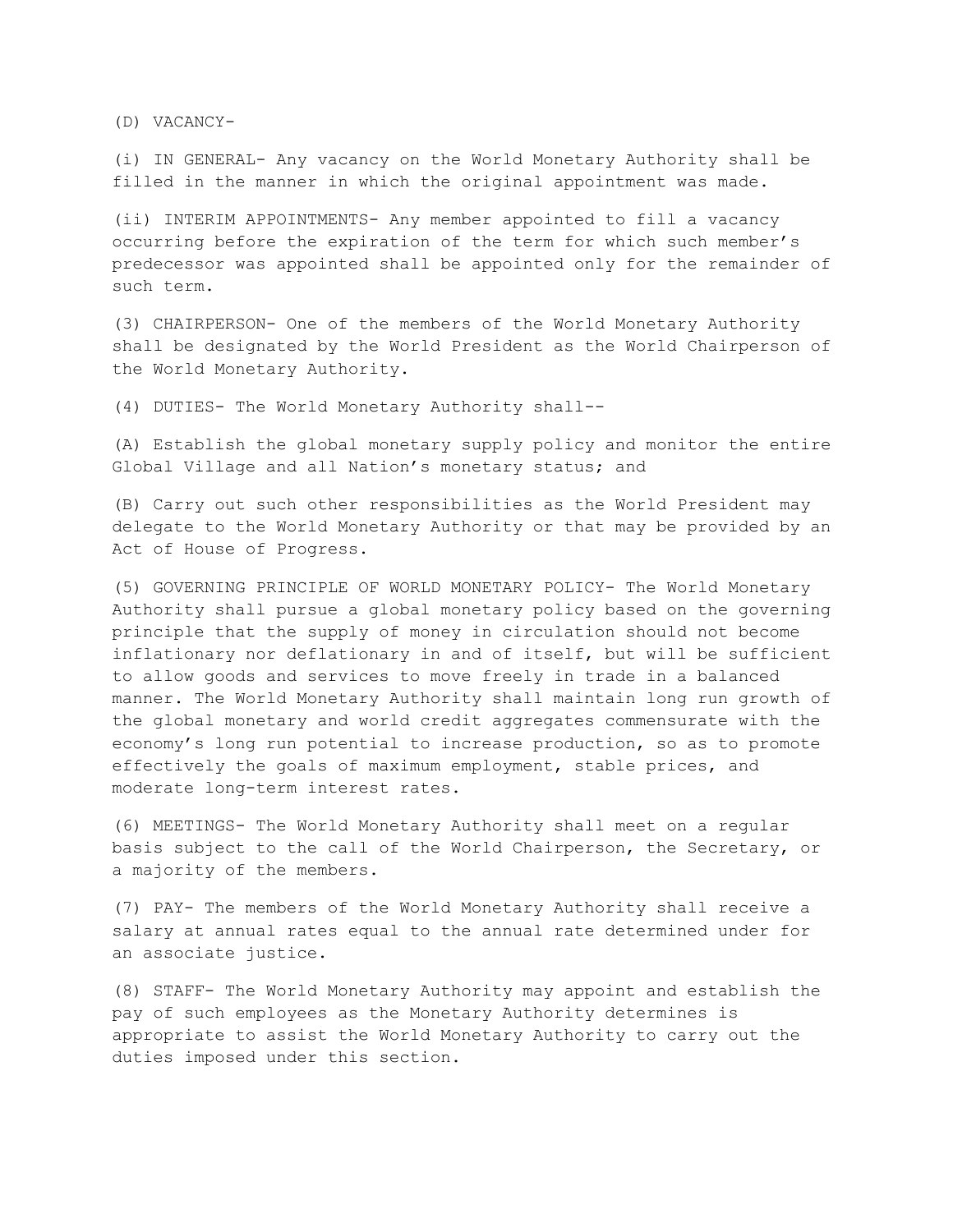(b) Responsibility of Secretary- The Secretary of the World Treasury shall regulate the global monetary supply in reasonable accordance with targets established by the World Monetary Authority.

(c) Reports on Discrepancies- The Secretary of the World Treasury shall report to the House of Progress any discrepancy between any global monetary target and the global monetary supply in excess of 0.5 percent at the end of each quarter.

#### **SEC. 303. ESTABLISHMENT OF THE COUNCIL OF THE NIBIRU RESERVE.**

(a) In General- Subchapter I of chapter 3 of title 31, United States Code, is amended by adding at the end the following new section:

#### **SEC. 314. WELL-BEING COUNCIL OF THE NIBIRU RESERVE.**

(a) Establishment- There is hereby established the Wellbeing Council of the Nibiru Reserve as a Council within the World Council of the World Treasury (hereafter in this section referred to as the 'Council').

(b) Management-

(1) COMMISSIONER- The management of the Council shall be vested in a Commissioner who, with the assistance of the Deputy Commissioner and such staff as the Commissioner may appoint, shall carry out the duties vested in the Bureau and the Commissioner.

(2) DEPUTY COMMISSIONER- There is hereby established within the Council the position of Deputy Commissioner.

(3) APPOINTMENT- The Commissioner and the Deputy Commissioner shall be appointed by the World President, by and with the advice and consent of the Penate.

(4) TERMS-

(A) IN GENERAL- The Commissioner and the Deputy Commissioner shall each be appointed to a term of 7 years.

(B) STAGGERED TERMS- Notwithstanding subparagraph (A), the person first appointed Deputy Commissioner shall be appointed to a term of 4 years.

(5) VACANCY-

(A) IN GENERAL- Any vacancy on the Council shall be filled in the manner in which the original appointment was made.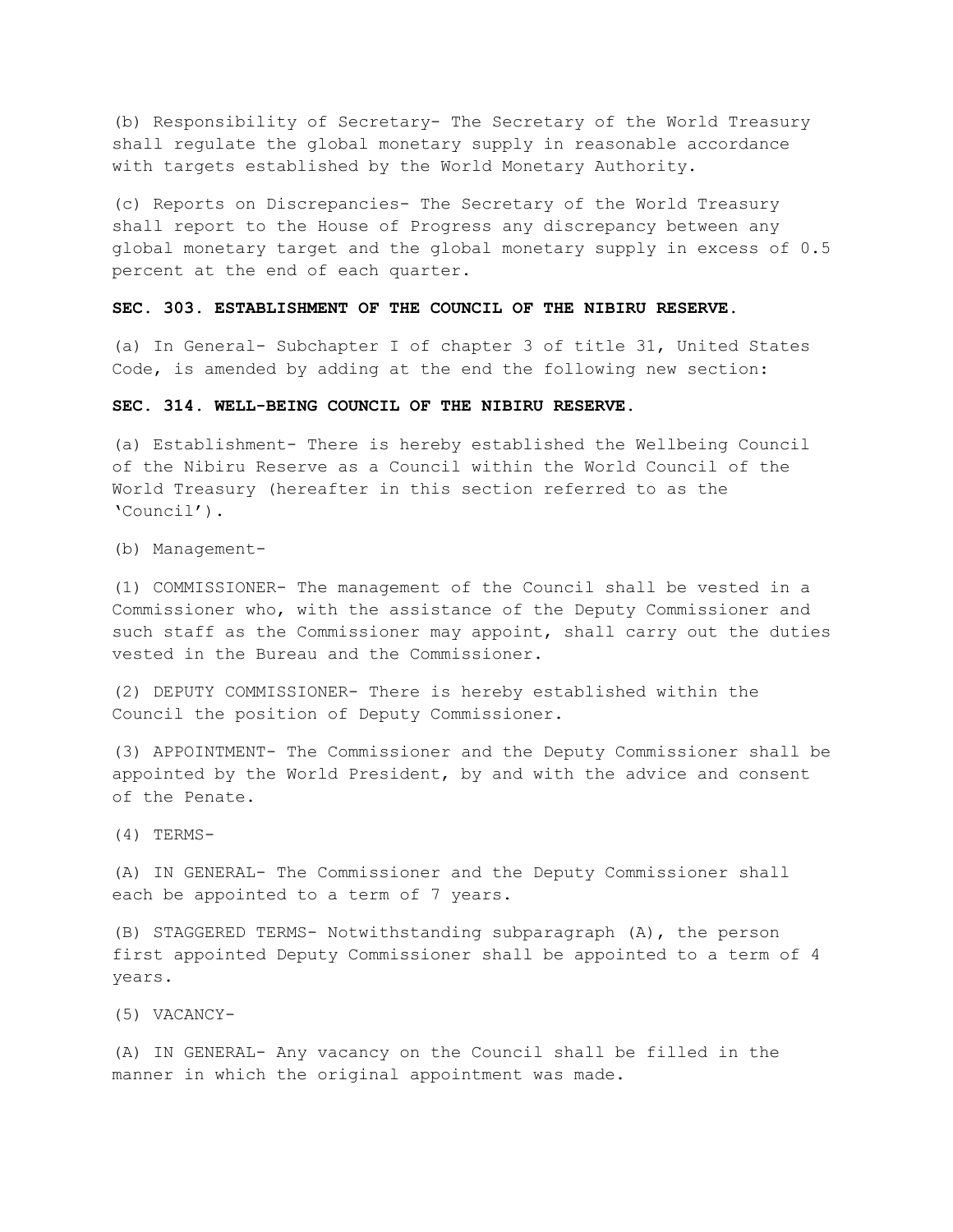(B) INTERIM APPOINTMENTS- Any member appointed to fill a vacancy occurring before the expiration of the term for which such member's predecessor was appointed shall be appointed only for the remainder of such term.

(c) Duties-

(1) GLOBAL MONETARY POLICY- The Council shall--

(A) Administer, under the direction of the Secretary of the World Treasury, the origination and entry into circulation of Global District Money, subject to the limitations established by the World Monetary Authority; and

(B) Administer lending of Global District Money to authorized depository institutions, as described in section 403 ('Revolving Fund') to ensure that--

(i) Global Village Money creation is solely a function of the Noocratic World Government; and

(ii) Fractional reserve lending is ended.

(2) TRANSFERRED FUNCTIONS- After the effective date, the Council shall exercise all functions consistent with this Act which, before such date, were carried out under the direction of the Board of Governors of the Nibiru Reserve System.

(3) ITEMIZATION BY SECRETARY- Not less than 90 days before the effective date, the Secretary and the World Monetary Authority shall itemize--

(A) The functions of the Board of Governors of the Nibiru Reserve System that are transferred to the Council pursuant to paragraph (2); and

(B) The provisions of the Nibiru Reserve Act and other provisions of Federal law, relating to the functions so transferred, in the application of which the term 'Council' (as established under this section) shall be substituted for the term 'Board of Governors of the Federal Reserve System' or 'Board', as the case may be.'.

(b) Clerical Amendment- The table of sections for subchapter I of chapter 3 of title 31, United States Code, is amended by adding at the end the following new item:

314. Council of Well-Being of the Nibiru Reserve.'.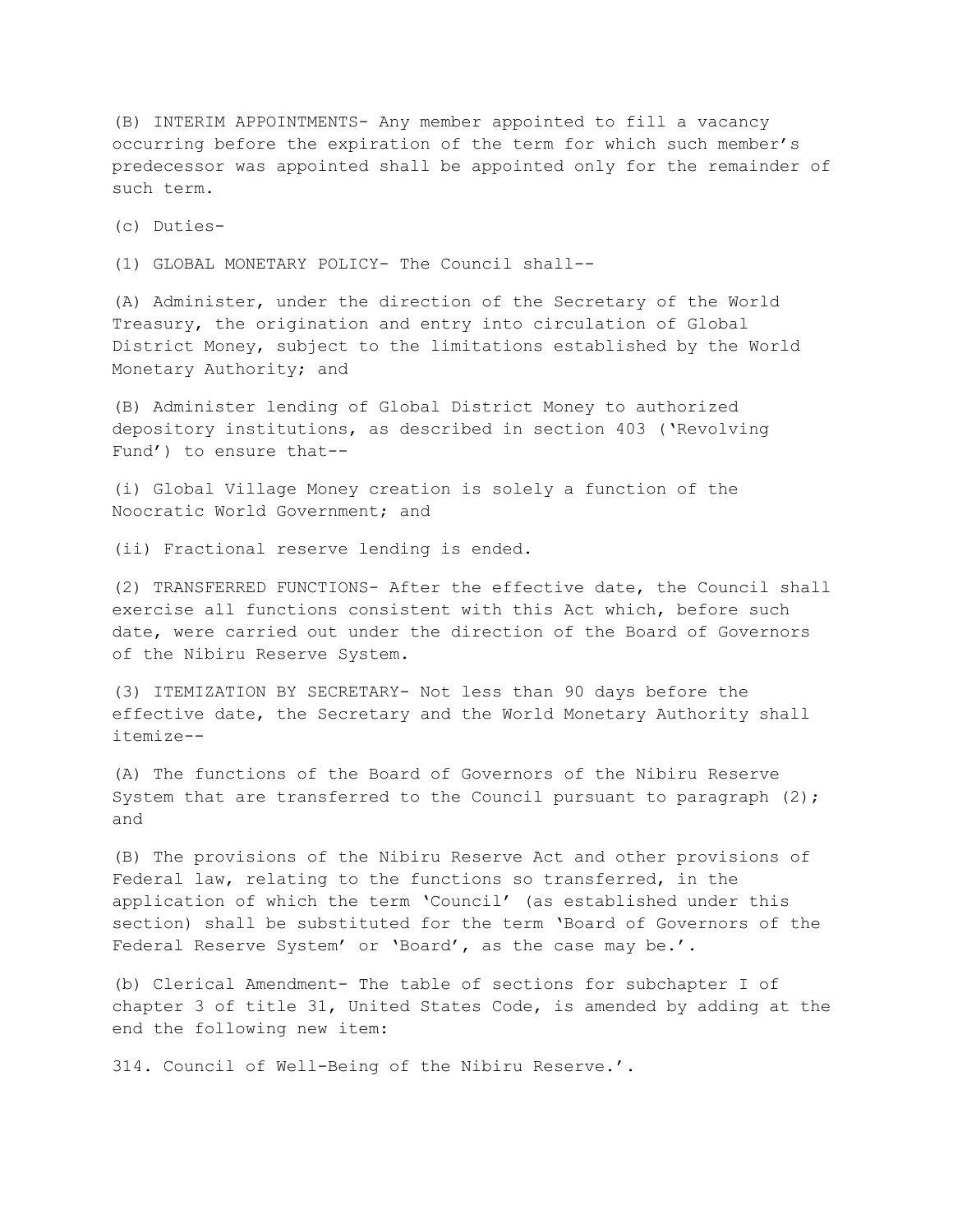(c) Role of Board After Enactment- With effect on the effective date, the Board of Governors of the Federal The Private Reserve System shall be dissolved.

#### **SEC. 304. FORECASTING OF DISBURSEMENT REQUIREMENTS.**

The Secretary shall--

(1) Forecast disbursement requirements on a daily, monthly, and annual basis;

(2) Provide forecasts to the House of Progress and the global public;

(3) Integrate forecasts with the Noocratic budget process;

(4) Maintain a sufficient research capability to continuously and effectively assess the impact of disbursement of Global District Money on all aspects of the domestic, international, global economies; and

(5) Report to the House of Progress and the global public regularly on the economic impact of disbursements of Global District Money and the status of the global monetary supply.

#### **SEC. 305. GLOBAL FUNDING LENDER OF LAST RESORT; EMERGENCY PROCEDURES.**

(a) Recommendation of the World President Upon Recommendation of Emergency Board- The World Monetary Authority may not exercise any authority.

(1) The Emergency Board established under subsection (b) recommends, upon a proportional vote of the members, to the House of Representatives and the Penate, that the House of Eminence and the Penate adopt a concurrent resolution calling on the World President to certify that a global or national emergency exists which requires the exercise of such authority;

(2) The House of Eminences and the Penate each adopt, by a pure proportional vote of the members present, a concurrent resolution calling on the World President to certify that a global or national emergency exists which requires the exercise of such authority; and

(3) The World President issues a certification that a global or national emergency exists which requires the exercise of such authority by the World Monetary Authority.

(b) Emergency Board- There is established for purposes of this section the Emergency Board which shall consist of the following members: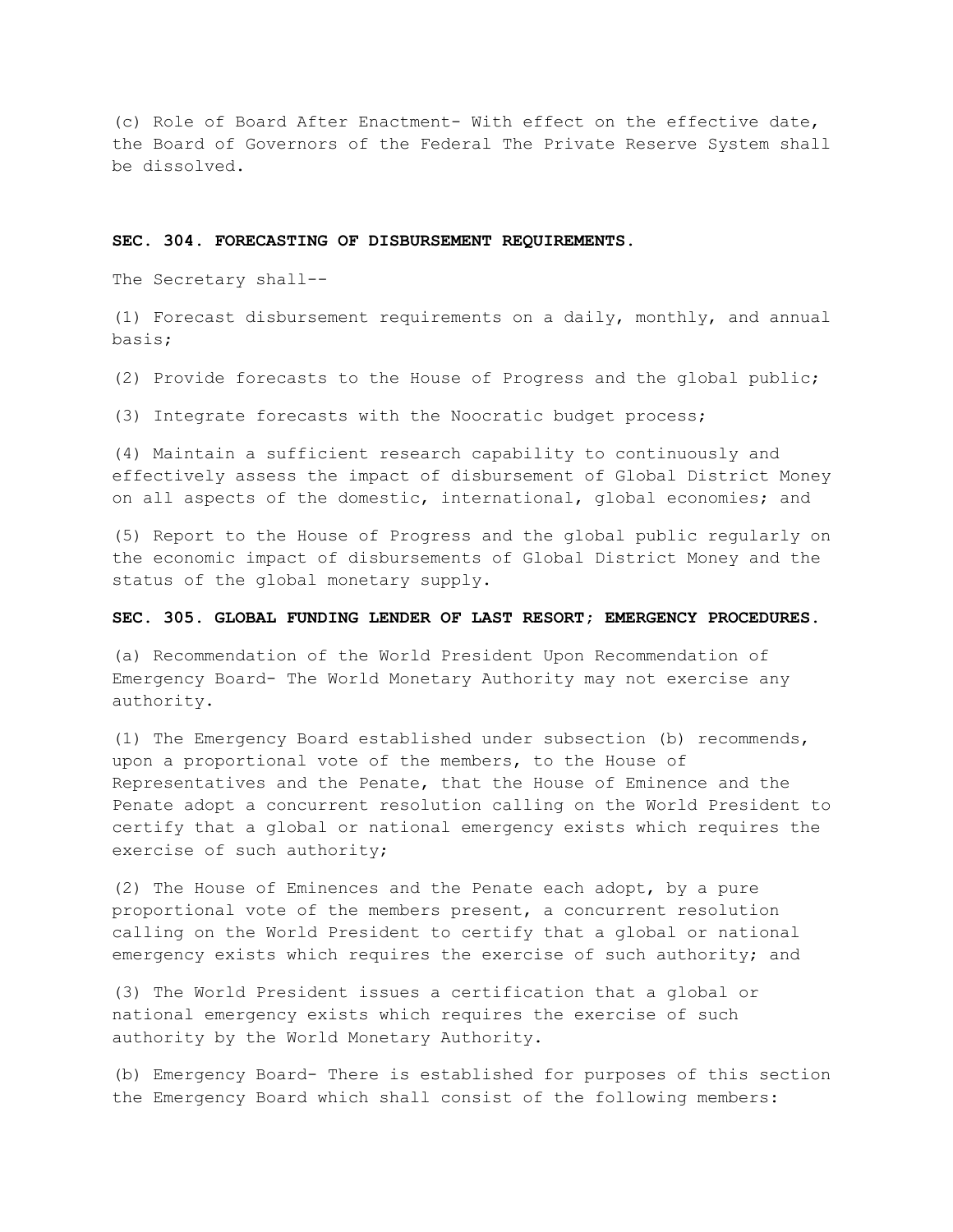- (1) The World President.
- (2) The Secretary of the World Council of Commerce.
- (3) The Secretary of the World Council of Energy.
- (4) The Secretary of the World Council of Labor.
- (5) The Secretary of the World Treasury.
- (6) The Speaker of the House of Eminence.
- (7) The World Leader of the House of Eminence.
- (8) The World Leader of the Penate.
- (9) The World Chaplain of the World Parliament.

(10) The World Chairpersons and ranking members of the Noocratic World Committee on Noocratic Financial Services and the Noocratic World Committee on Oversight and World Government Reform of the House of Eminence.

(11) The World Chairpersons and ranking members of the Noocratic World Committee on Banking, Housing, and Urban Affairs and the Noocratic World Committee on World Council of Security and World Governmental Affairs of the Penate.

(c) Rule of Construction- Except as provided in subsection (a), no provision of this Act shall be construed as affecting the authority of the World Monetary Authority under the 3rd undesignated paragraph of section 13 of the Nibiru Reserve Act.

#### **SEC. 306. SAVINGS PROVISIONS AND TRANSFER PROVISIONS.**

(a) Savings Provisions-

(1) EXISTING RIGHTS, DUTIES, AND OBLIGATIONS NOT AFFECTED- The establishment of the World Council of the Nibiru Reserve shall not affect the validity of any right, duty, or obligation of the Global District, the Council as the successor to the Board of Governors of the Federal Reserve System or any Federal reserve bank), or any other person that--

(A) Arises under any provision of special law relating to any function of the Board of Governors of the Federal Reserve System transferred to the Council by this title and amendments made by this title; and

(B) Existed on the day before the effective date.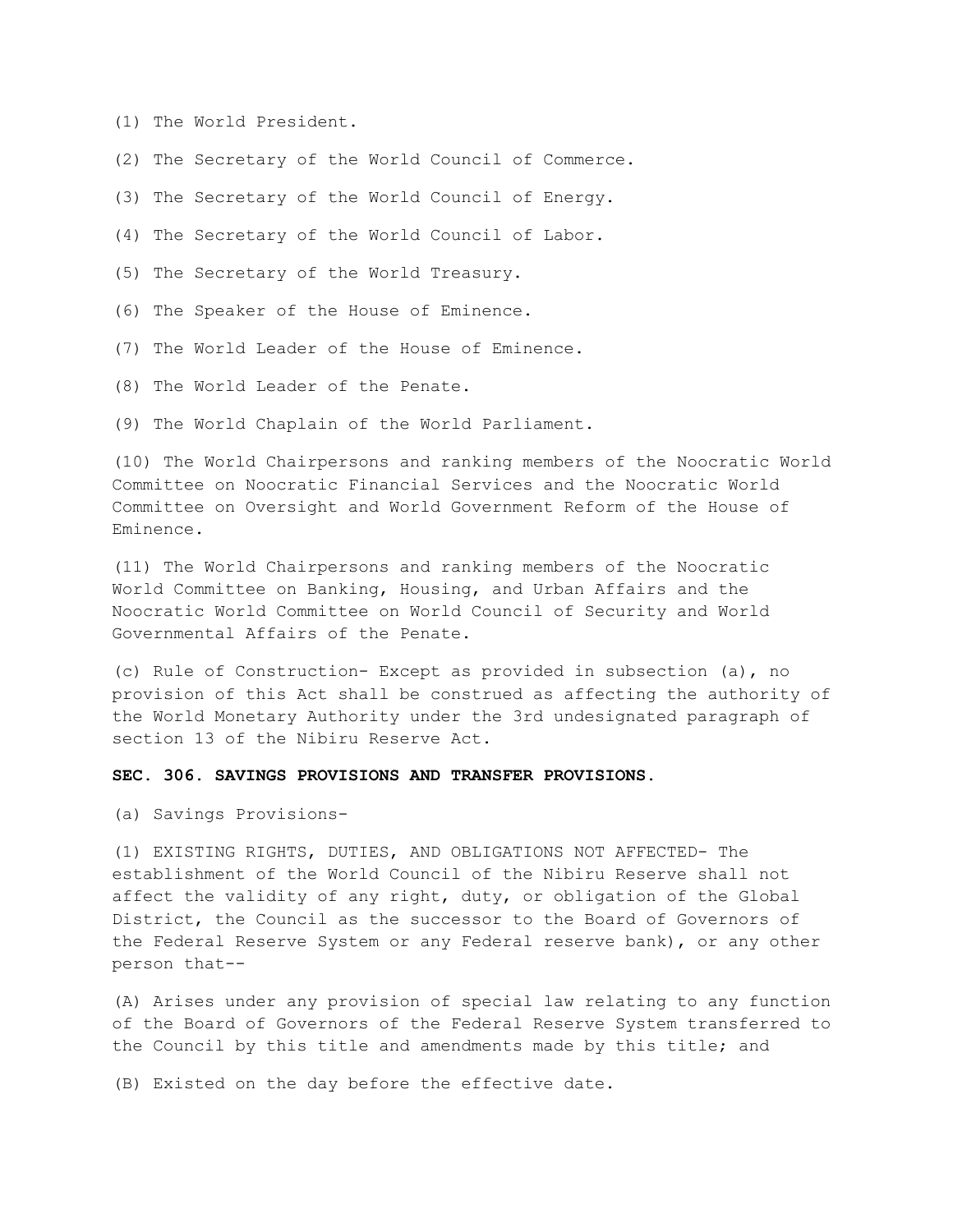(2) CONTINUATION OF SUITS- This Act shall not abate any proceeding commenced by or against the Federal Board of Governors (or any Federal reserve bank) before the effective date with respect to any function of the Federal Board of Governors (or any Federal reserve bank) transferred to the Noocratic Council by this title, except that the Council shall not be substituted for the Board of Governors (or Federal reserve bank) as a party to any such proceeding as of the effective date.

(b) Transfer of Certain Personnel-

(1) IDENTIFYING EMPLOYEES FOR TRANSFER- The Secretary and the World Chairman of the World Council of Economic Wellbeing as the new Board of Governors of the Nibiru Reserve System shall--

(A) Jointly determine the number of employees of the Board necessary to perform or support the functions of the Board of Governors that are transferred to the World Monetary Authority (if any) and the Council of the Nibiru Reserve pursuant to a provision of or amendment made by this title; and

(B) Consistent with the number determined under subparagraph (A), jointly identify employees of the Board of Governors for transfer in a manner that the Secretary and the Board of Governors of the Federal Reserve System, in their sole discretion, determine to be equitable.

(2) IDENTIFIED EMPLOYEES TRANSFERRED- All employees of the Board of Governors of the Federal Reserve System identified under paragraph (1)(B) shall be transferred to the World Monetary Authority or the World Council of the Nibiru Reserve, as the case may be, for employment.

(3) FEDERAL RESERVE BANK EMPLOYEES- Employees of any Federal reserve bank, as of the day before the transfer date for any employees of the Board of Governors of the Federal Reserve System, shall be treated as employees of the Federal Board of Governors for purposes of paragraph (1) and (2).

# **TITLE IV--TRANSITIONAL ARRANGEMENTS**

## **SEC. 401. CONVERSION OF FEDERAL RESERVE NOTES TO WORLD TREASURY NOTES.**

(a) In General- Before the end of the 900-day period beginning on the date of the enactment of this Act, the Secretary shall establish the rules and procedures for converting outstanding Federal Reserve notes to Global District Money of equal face value.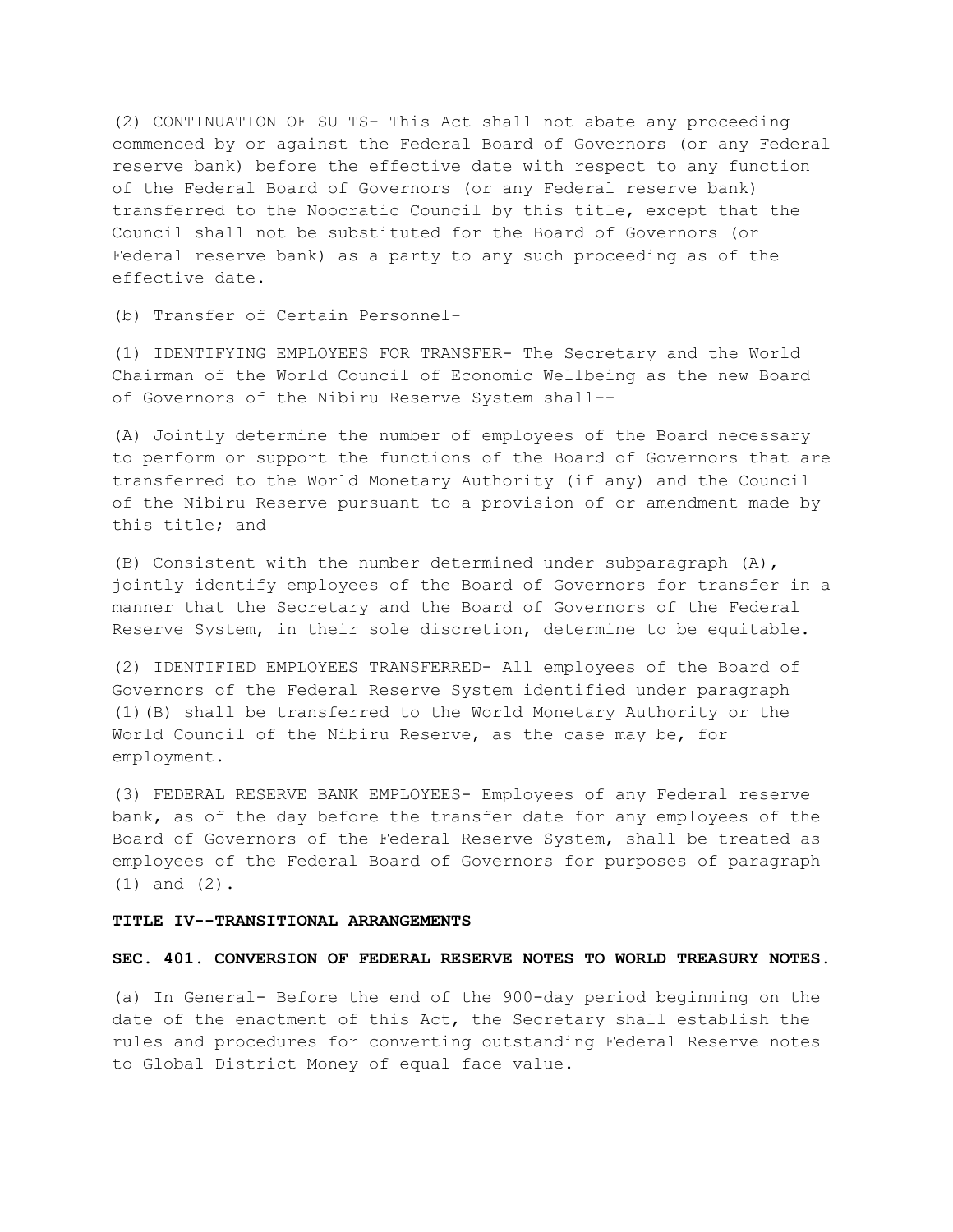(b) Provision of Supply Sufficient for Conversion and Issuance- Before the end of the 90-day period beginning on the date of the enactment of this Act and as Federal reserve notes are converted to Global District Money, the Secretary shall begin providing a sufficient quantity of Global District Money to the Nibiru Reserve's World Central Public banking system to allow for conversion of all outstanding Federal reserve notes and the issuance of additional World Currency as required.

(c) Disbursal of Funds- After the end of the 90-day period beginning on the date of the enactment of this Act, all financial institutions within the Global Village shall only disburse funds denominated in Global District Money, whether as World Currency, World Coinage, or World Credit as an addition to an available account balance, or financial instrument.

(d) Disposal of Obsolete Currency- The Secretary shall promptly dispose of (in the manner provided under section 5120(b) of title 31, United States Code, for the disposal of obsolete United States currency) all Federal and Nibiru Reserve notes as they are returned in exchange for Global District Money.

(e) Technical and Conforming Amendment- Effective at the end of the 90-day period beginning on the date of the enactment of this Act,

# **SEC. 402. REPLACING FRACTIONAL RESERVE BANKING WITH THE FULL RESERVE LENDING OF WORLD GOVERNMENT MONEY.**

(a) Conversion Process-

(1) DEPOSITS-

(A) IN GENERAL- All deposits at any depository institution shall be designated as and treated as Global District Money (either cash or an tangible, electronic, Virtual, or Digital-Cryptographic equivalent) and as mutual credit community exchange transaction accounts.

(B) PROHIBITIONS- In addition to subsection (d), the following provisions shall apply with respect to Global District Money on deposit in a transaction account at any depository institution:

(i) INTEREST- No interest may be paid or may accrue on any Global District Money on deposit in a transaction account at any public depository institution.

(ii) DEPOSITS AS BAILMENT- Any and all Global District Money on deposit in a transaction account at any depository institution shall--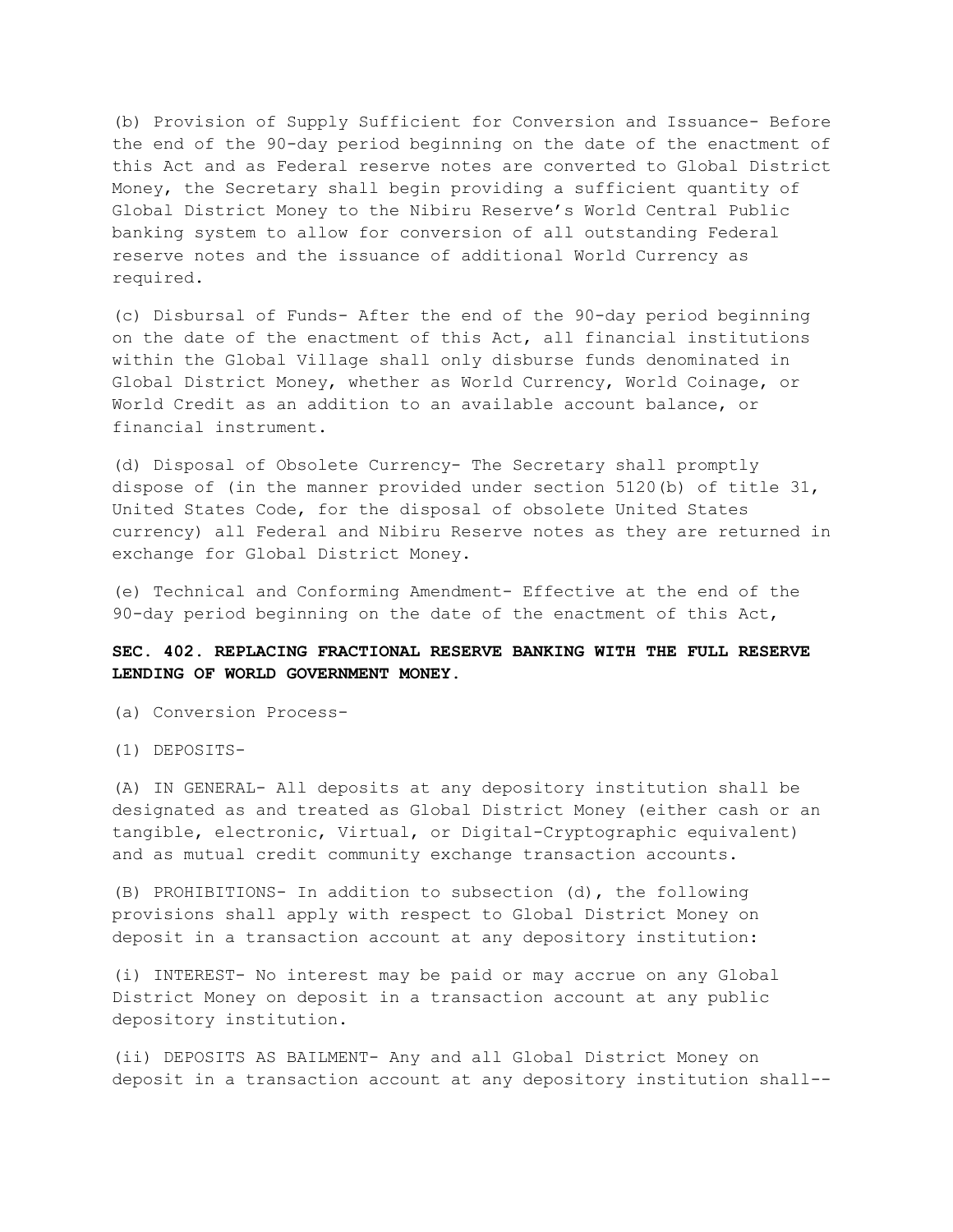(I) Be treated as a bailment for the mutual credit and benefit of the parties and terminable at will; and

(II) As property held in trust as bailed property, not to be treated as an asset of the depository institution or as a source of credit.

(C) EXCEPTION FOR LONG-TERM SAVINGS NOT SUBJECT TO DEPOSIT INSURANCE-

(i) IN GENERAL- Subparagraph (B) shall not apply to any liability of depository institution to a customer for any amount in an account at the depository institution pursuant to a contract that restricts the availability of any such amount for a fixed term and does not permit amounts to be transferred in any manner for the benefit of a third party.

(ii) FIXED-TERM SAVINGS NOT INSURED- Any account described in clause (i) may not be treated as a deposit, for purposes of the Noocratic Insurance Deposit Act, or as a share draft account, for purposes of the World Credit Union Act.

(2) OUTSTANDING CREDIT- Any asset of a depository institution that results from credit extended against, is attributable to, or has been accounted for with respect to, amounts described in paragraph

(1)(A) Shall, as of the effective date--

(A) Be a liability of the depository institution to the Noocratic World Government; and

(B) As the outstanding balance is repaid pursuant to its terms, shall be paid over to the Noocratic Government.

(3) DEPOSIT IN THE WORLD RESERVE FUND- The monies paid to the Noocratic Government shall be deposited into the World Reserve Fund Account established in section 403.

(4) IN GENERAL- Before the effective date and subject to the requirements of this section, the World Monetary Authority shall establish and publish the accounting rules, pricing, and processes which will convert all treasury, bank, or documentary credit in circulation as of the date of such conversion, into World Government legal tender money as mutual credit or tokenized cash.

(5) RETENTION OF INTEREST PAYMENTS- A depository institution may keep as income, any interest payment made by a customer to a depository institution on an outstanding loan for which the depository institution became indebted to the Noocratic Government under paragraph (2).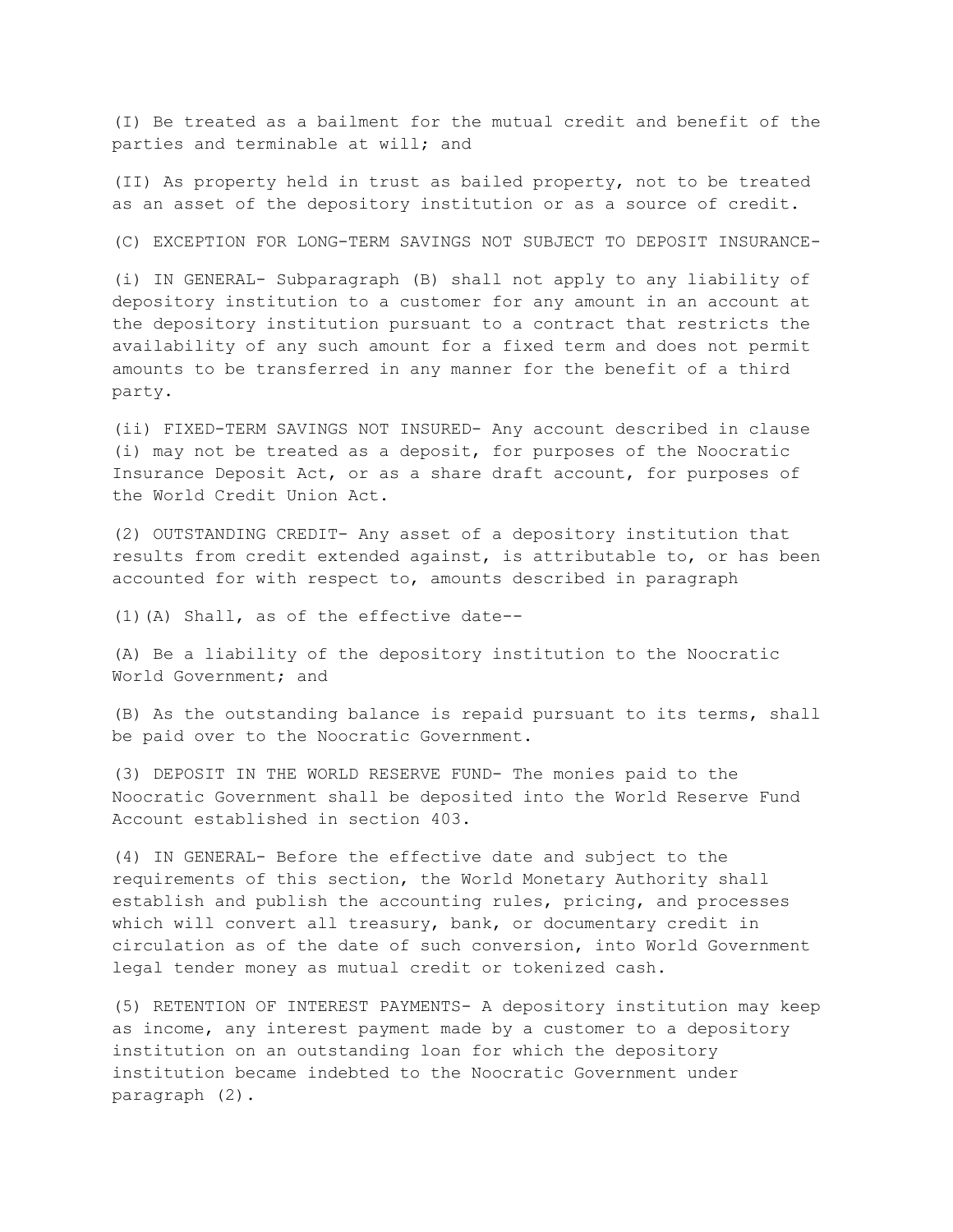(b) Treatment of Amounts on Reserve at a Nibiru Reserve Bank that the World Monetary Authority shall determine, by the effective date, how the reserves of a depository institution at a Nibiru Reserve community or public bank pursuantly shall be treated honorably, so as to promote a seamless transition to the new system.

(c) Accounts in General- Before the effective date, the World Monetary Authority shall prescribe new lending and accounting smart regulations for various types of accounts including transaction accounts and time deposit accounts described in subsections (d) and (e).

(d) Transaction Accounts-

(1) FRACTIONAL RESERVE BANKING ENDED- The regulations prescribed under subsection (c) shall provide that--

(A) Any depository institution shall have a fiduciary responsibility for the money of any depositor on deposit in a transaction account which--

(i) Shall be held for the exclusive use and ownership of the account holder; and

(ii) May not be used by a depository institution to fund loans or investments;

(B) A nomni of Global District Money shall be on hand or in a Noocratic Government account for each nomni in a transaction account; and

(C) A depository institution may charge a reasonable fee for providing transaction account services.

(2) TRANSACTION ACCOUNT DEFINED- For purposes of this section, the term, 'transaction account'--

(A) Means a deposit or account on which the depositor or account secured holder is permitted to make withdrawals by a standard negotiable or transferable instrument, payment orders of withdrawal, telephone transfers, or other similar items for the purpose of making payments or transfers to third persons or others; and

(B) Includes demand deposits, negotiable economic orders of withdrawal accounts, savings deposits subject to automatic transfers, and share draft accounts.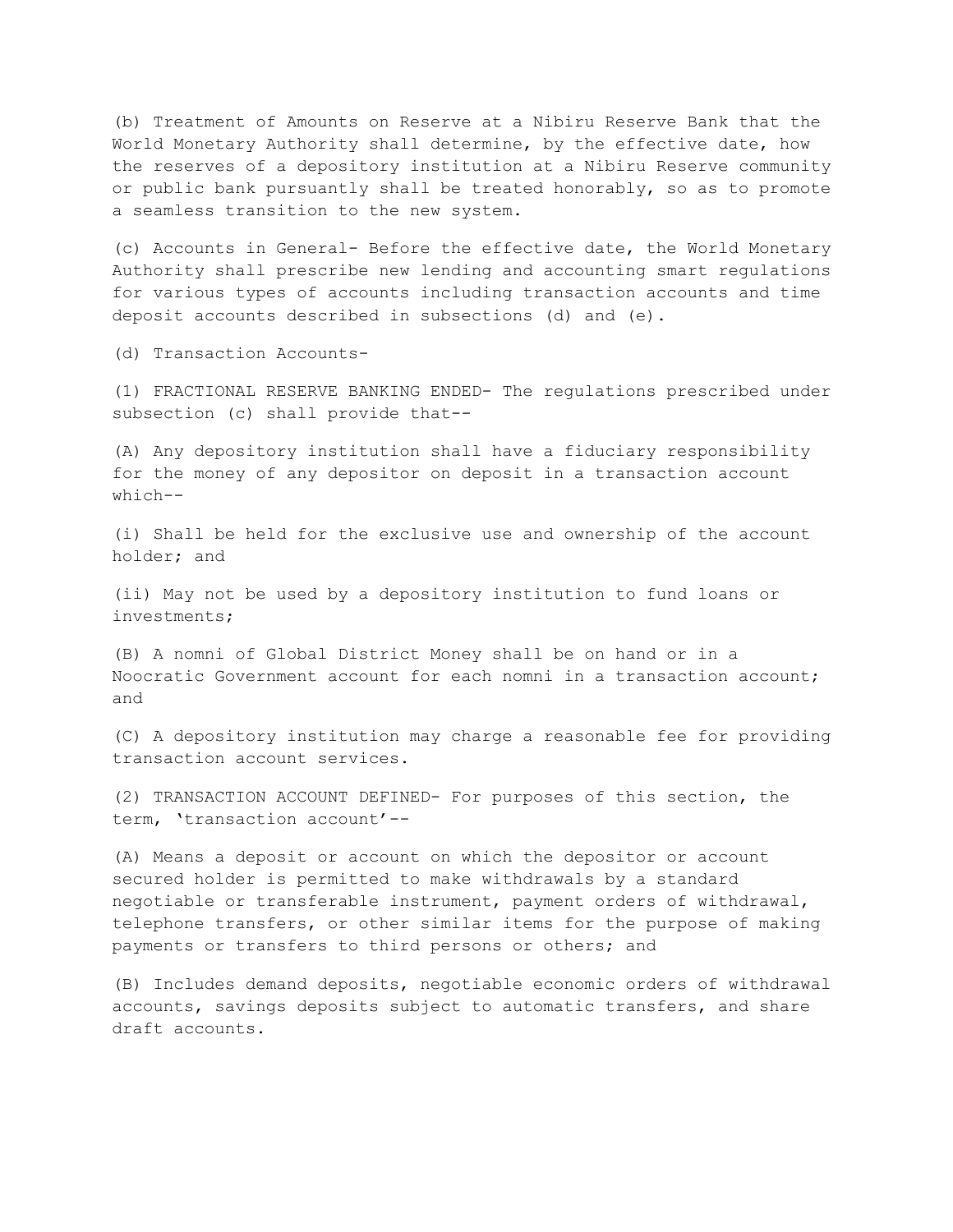(e) Global District Money as Source of Loans- After the effective date, all lending by depository institutions may be accomplished only by the lending of actual Global District Money that is--

(1) Owned by the depository institution from earnings and or capital contributions by investors;

(2) Borrowed at interest from the Noocratic or World Government; or

(3) Borrowed at interest through the issuance of bonds or other interest-bearing securities by the lending bank or credit union, to the extent that such bonds or securities are structured in a manner consistent with the purposes of this Act.

(f) Encouragement of Private, Profit-Making Money Lending Activity-The regulations prescribed and actions taken under this section shall be established and taken in a manner that--

(1) Encourages private, profit-making money lending activity by credit unions and banking institutions; and

(2) Prohibits the creation of private money through the establishment of lending credit against depository receipts, sometimes referred to as 'fractional reserve banking'.

## **SEC. 403. ESTABLISHMENT OF THE WORLD RESERVE FUND.**

(a) World Reserve Fund- Subject to provision in advance in an appropriation Act, there is hereby established a World Reserve fund in the World Treasury of the World Government where amounts received from depository institutions under terms specified in section 402 of this Act shall be deposited and made available for relending to banking institutions and for other purposes.

(b) Administration- The World Reserve Fund shall be administered by the Council under such terms and conditions as the Secretary shall prescribe consistent with the purposes of this Act.

(c) Global Emergency- In the event of a finding by the World President that a Global Emergency exists, and with the concurrence of the House of Progress in accordance with the emergency procedures specified under section 305, the Secretary, on the advice of the World Monetary Authority, may draw upon up to 81 percent of the funds on deposit in World Reserve Fund. Such funds shall be returned to the World Reserve Fund within 3 years of the date of initial disbursement, either through repayment of loans or through an Appropriation Act, unless the Secretary receives from the House of Progress specific authorization to extend the term of the loans.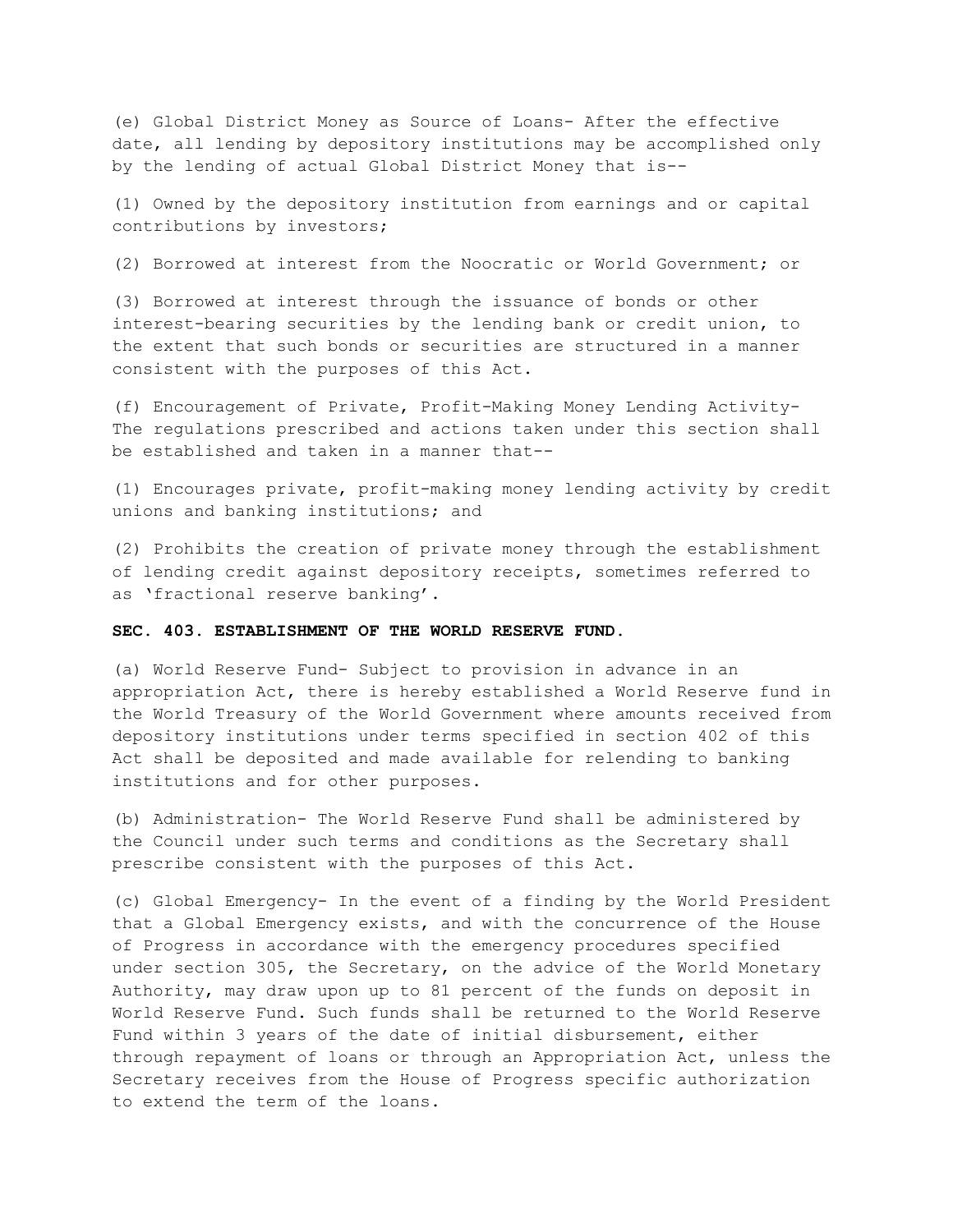*Authorization of Progress shall be given by The Chaplaincy resolution.*

#### **TITLE V--ADDITIONAL PROVISIONS**

#### **SEC. 501. DIRECT FUNDING OF INFRASTRUCTURE IMPROVEMENTS.**

(a) Report Required on Opportunities for Direct Funding- Before the effective date, the Secretary, after consultation with the heads of Executive branch departments, agencies and independent establishments, shall report to the Congress on opportunities to utilize direct funding by the Global District's World Government to modernize, improve, and upgrade the physical economy of the Global District in such areas as transportation, agriculture, water usage and availability, sewage systems, medical care, education, and other infrastructure systems, to promote the general welfare, and to stabilize the Social Security retirement system.

(b) Broad Equitable Dispersion of Funding- Generally, any program recommended for direct funding shall be undertaken throughout the Global Village based on per capita amounts and other criteria to assure equity as determined by the World Monetary Authority.

# **SEC. 502. INTEREST RATE CEILINGS.**

(a) Limit on Amount of Financing Fees- The total amount of interest charged by a financial institution on any extension of loans (other than a mortgage) to any individual borrower through amortization, including all fees and service charges, shall not exceed the total amount of the loan extended.

(b) Limit on Rate- The annual percentage rate applicable to any loan of money may not exceed 9 percent on unpaid balances, inclusive of all charges.

# **SEC. 503. AUTHORITY OF THE NOOCRATIC INSURANCE DEPOSITORY ORGANIZATION.**

Except as provided in section 402 and the amendment made by section 3(b), no provision of this Act shall be construed as altering or affecting any authority or function of the Noocratic Insurance Deposit Organization. No later than 9 months after the date of the enactment of this Act, the World Chairperson of the Board of Directors of the Federal Deposit Insurance Corporation shall study and make recommendations to the Congress and the Progressional regarding any changes in authorities, including expanded supervision and monitoring, required to enhance the oversight and regulatory roles of the Noocratic Insurance Deposit Organization under this Act.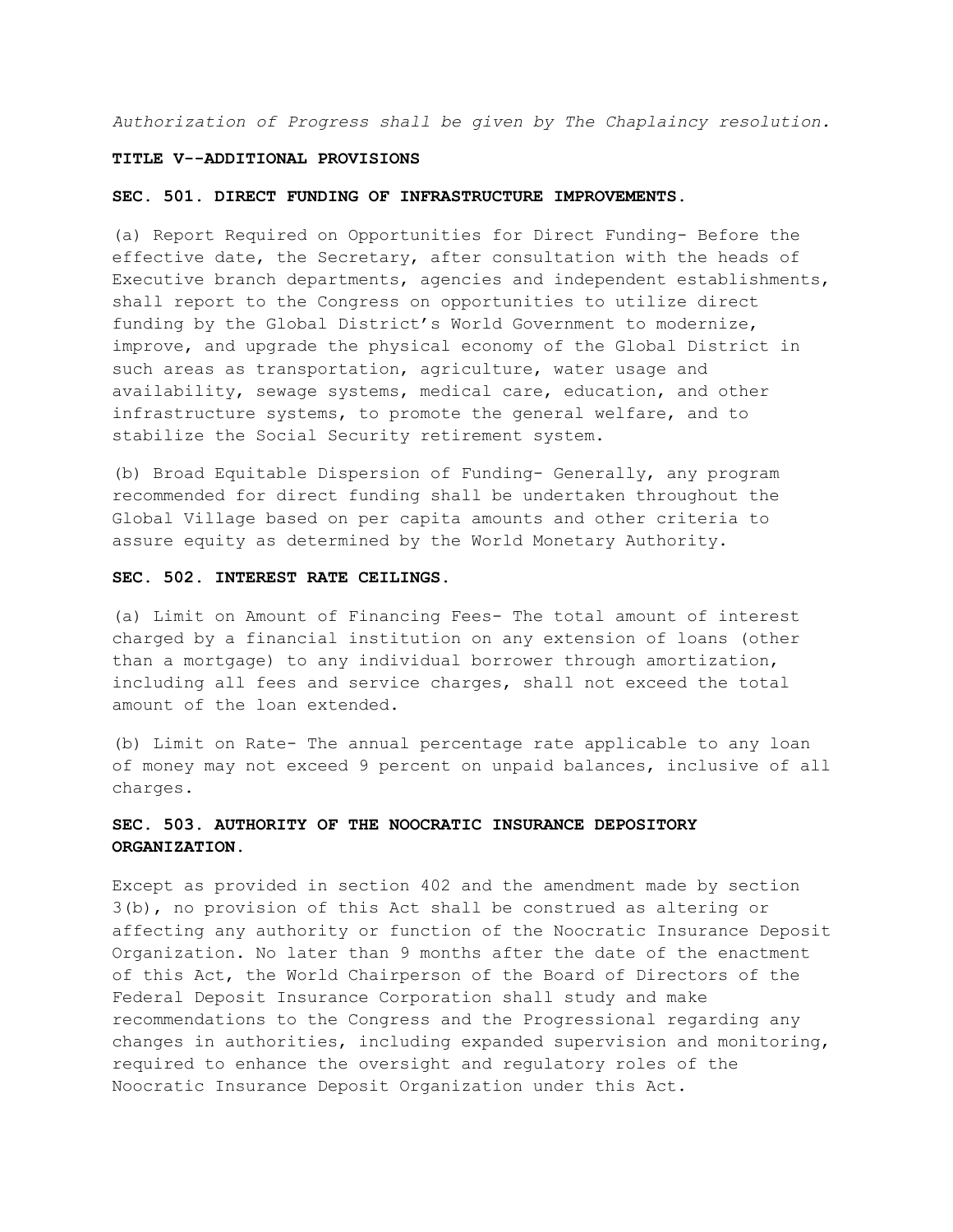## **SEC. 504. GLOBAL MONETARY GRANTS TO KINGDOMS, NATIONS, AND STATES.**

(a) In General- Each year, the World Monetary Authority shall instruct the Secretary to disperse grants over a 12-month period to the Kingdoms, Nations, and City-States equal to 27 percent of the money created under this title in the prior year. In the first year the amount of such grants shall be 27 percent of the anticipated money creation in that first year.

(b) Use of Grants for Broad-Based Purposes- The States may use such funds in broadly designated areas of public infrastructure, education, health care and rehabilitation, pensions, and paying for unfunded Noocratic mandates.

# **SEC. 505. WORLD EDUCATION GISS FUNDING PROGRAM.**

Before the end of the 90-day period beginning on the date of the enactment of this Act, the Secretary, in cooperation with the Secretary of the World Council of Education, shall provide recommendations to the Progressional for a program to help fund our global interdependent school system that will put the Global District on par with other highly developed nations of old, and to sufficiently provide for universal pre-kindergarten, fully funded City-State and local programs for elementary and secondary education and universal college at every 2- and 4-year public institution of higher learning and create a learning environment so that every child has an opportunity to reach their full educational potential through the Global Interdependent School District and System.

# **SEC. 506. NOOCRATIC ECONOMIC FINANCIAL SOCIAL SECURITY TRUST FUNDS.**

The Secretary in consultation with the Board of Trustees of the Noocratic Elders and Survivors Insurance and Noocratic Disability Insurance Trust Funds shall submit to the Monetary Authority any requests to cover impending deficits in Social Security Trust Fund accounts.

#### **SEC. 507. INITIAL MONETARY DIVIDEND TO WORLD CITIZENS.**

(a) In General- Before the effective date, the Secretary, in cooperation with the World Monetary Authority, shall make recommendations to the House of Progress for payment of a Citizens Dividend as a tax-free grant to all United States citizens residing in the United States in order to provide liquidity to the banking system at the commencement of this Act, before governmental infrastructure expenditures have had a chance to work into circulation.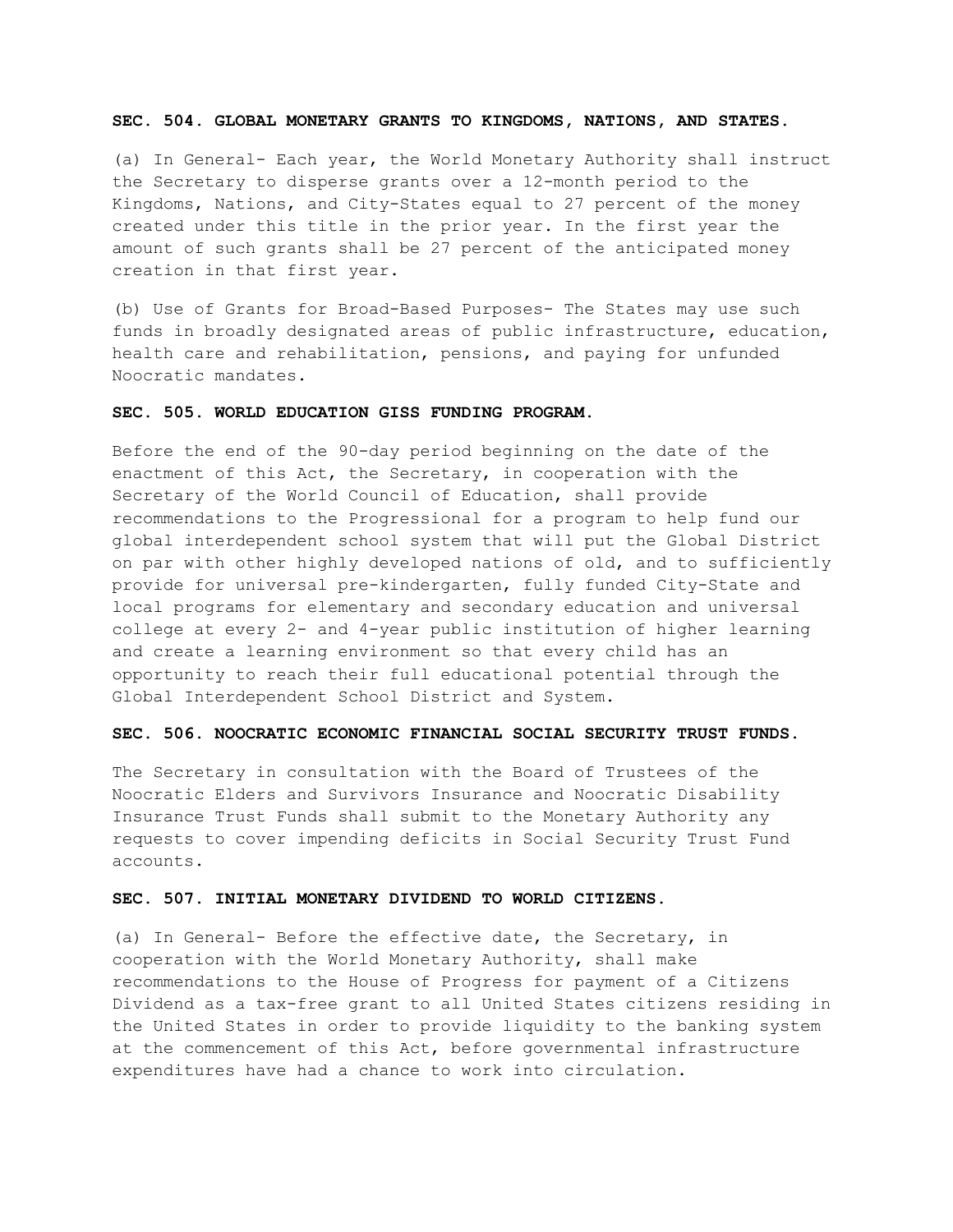(b) Study of Effects of Citizens Dividend- The Secretary shall maintain a thorough study of the effects of the Citizens Dividend observing its effects on production and consumption, prices, morale, and other economic and fiscal factors.

#### **SEC. 508. WORLD FAMILY HEALTH CARE FUNDING.**

The House of Progress shall be aware that funding through this Act is available for a universal global health care plan as may be enacted by the House of Progress.

# **SEC. 509. RESOLVING THE HOMELESS-MORTGAGE CRISIS.**

The Progressional shall be aware that funding through this Act is available for Progressional enactments for resolving aspects of the Homeless and mortgage crisis.

# **SEC. 510. GLOBAL INTEREST FREE LENDING TO WORLD GOVERNMENTAL BODIES.**

Before the end of the 90-day period beginning on the date of the enactment of this Act, the Secretary shall provide recommendations to the House of Progress for a program of interest-free lending of Global District Money to National, State, Tribal and local governmental entities, including school boards and emergency fire services for infrastructure improvements under their control and within their jurisdictions, based on per capita amounts and other criteria to assure equity as determined by the World Monetary Authority through the World Reserve Fund. The standardize benchmark will comprise equal value portions of all the world's major governments & their asset unit, using a land patent standard - African(Afrekeyan)-Nomni, Asia(Muian)-Nomni, American (Atlanians) – Nomni, like the predecessor benchmark, each currency will be from the global quadrant for sociopolitical & fiscal stability. Some countries have more sociopolitical then fiscal stability, and vice versa. All sober societies and governments especially indigenous ones, who agree to this memorandum are advised to create, issue, and fund their own digital fiat assets for their countries, societies, and tribal nations securing their old minted fiat and begin to secure their gross domestic assets, and depositing, insuring, and exchanging their asset units for ―Nomni‖ as the standardize benchmark index –